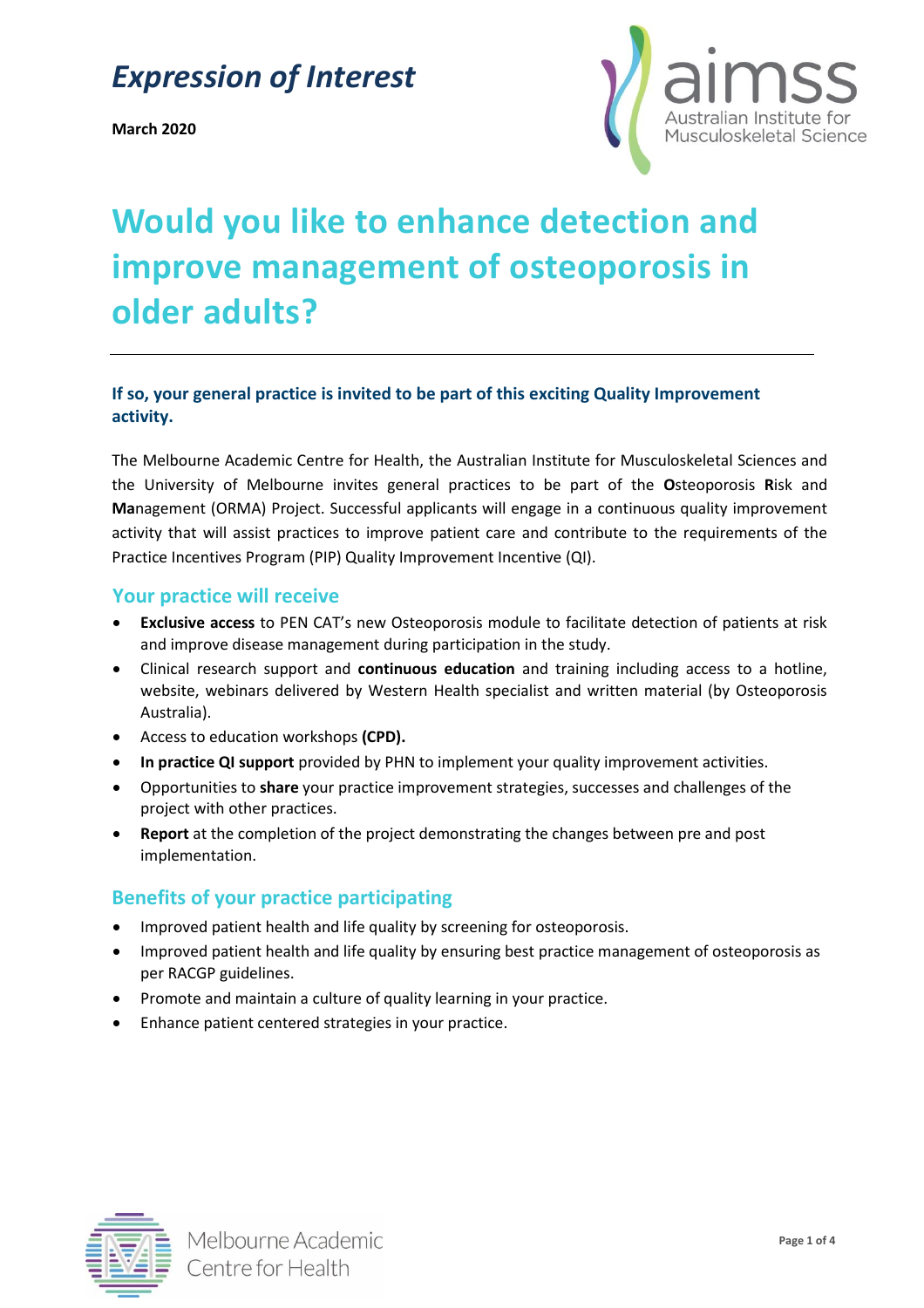## **Practice participation requirements**

#### **Participating general practices are required to:**

- Provide protected time for staff to participate in:
	- Project activities, specific activities will be tailored as per general practices availability.
	- Participate in 1-hour project introduction session, this could be delivered as a webinar of face to face session.
	- Monthly data submissions during the study participation.
	- Completion of the post implementation survey by general practitioners, only takes 10 min to complete.
	- Completion of reporting and evaluation requirements to PHN
- Allow the activation of CAT-Osteoporosis module in your practice computers for up to 10 months.
- Share learnings, achievements, successes and challenges with other practices.

## **Practice Eligibility Criteria**

#### **To be eligible for the ORMA Project general practices must:**

- Have PenCS installed
- Not currently engaged in other projects to improve osteoporosis management or using other software tools to assist i.e. Reframe
- Have not adopted a quality improvement initiative for their patients with osteoporosis in the last 12 months.
- Have a clinical system that is compatible with PEN CAT (Medical Director, Best Practice, Zedmed and Genie)

## **For more information**

Dr Diana Navarro-Perez **P**: 03 8395 8233 **E:** [diana.navarroperez@unimelb.edu.au](mailto:diana.navarroperez@unimelb.edu.au)

#### **Approximate timelines and activities Timelines will be confirmed post COVID-19 crisis**

- **- Orientation session - Practices enrolment**
- **- CAT-Osteoporosis activation - Training workshops**
- **- Monthly data extractions - Quality improvement activities**





## **ABOUT AIMSS**

The Australian Institute for Musculoskeletal Sciences (AMISS) was created as a platform to bring researches closer to improve the health and wellbeing of the population through innovative and integrative musculoskeletal research and advocacy. AIMSS mission is to integrate high quality multidisciplinary and translational research on ageing and musculoskeletal disease with the community.

*This research is supported by the Medical Research Future Fund's Rapid Applied Research Translation program in conjunction with the Melbourne Academic Centre for Health*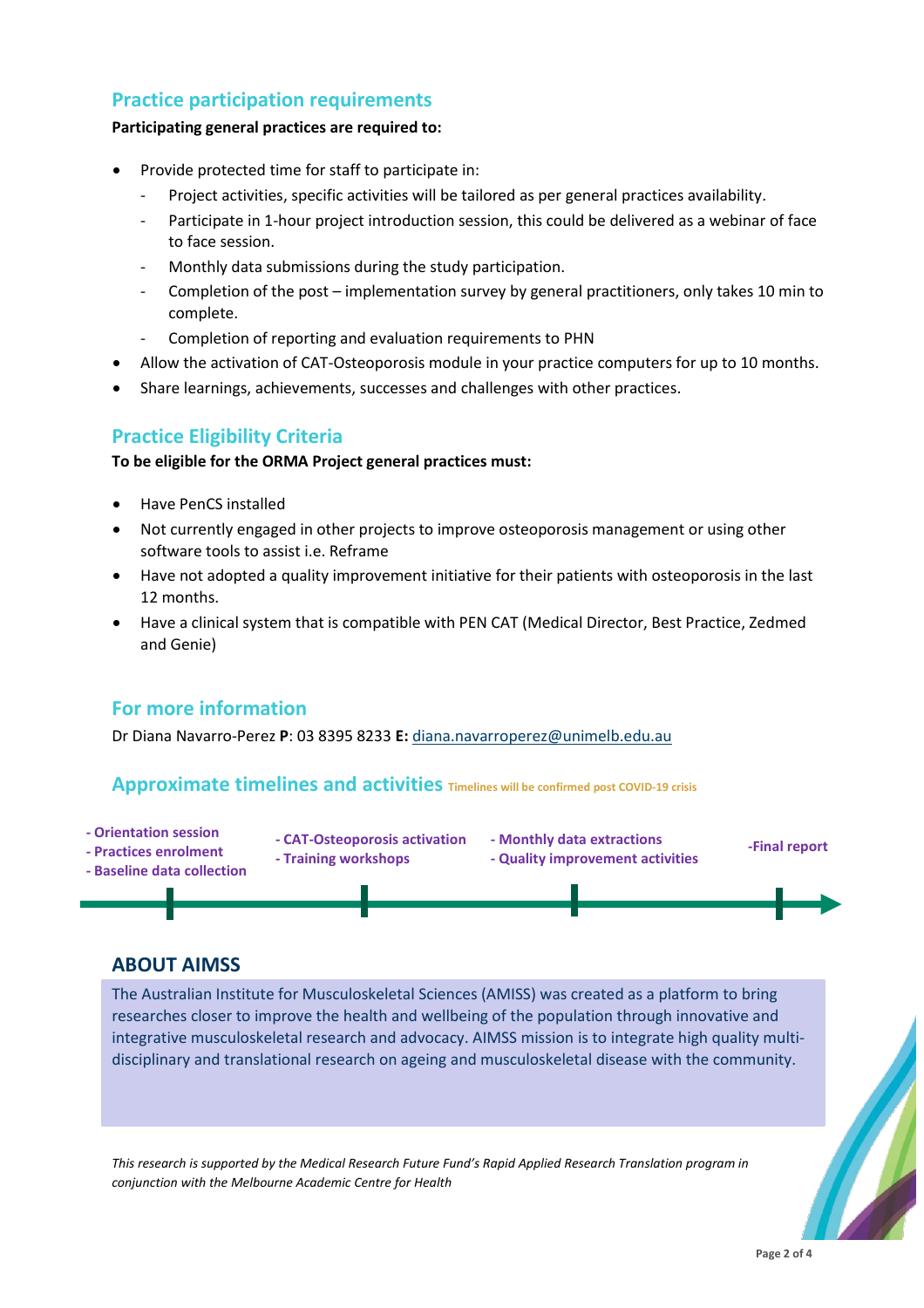## **EXPRESSION OF INTEREST: Application**

## **Integrating Osteoporosis in Primary Care: The Osteoporosis Risk and Management (ORMA) Project**

| PLEASE COMPLETE YOUR GENERAL PRACTICE DETAILS |                     |
|-----------------------------------------------|---------------------|
| NAME OF GENERAL PRACTICE:                     |                     |
| PROJECT LEAD CONTACT PERSON:                  |                     |
| <b>CONTACT PHONE:</b>                         | <b>CONTACT FAX:</b> |
| <b>PRACTICE ADDRESS:</b>                      |                     |
| <b>CONTACT EMAIL:</b>                         |                     |

| <b>INCLUSION CRITERIA CHECKLIST</b>                                                   |                                                      |
|---------------------------------------------------------------------------------------|------------------------------------------------------|
| Are you able to provide protected time for                                            | <b>Yes</b>                                           |
| staff/clinicians to participant in the project?                                       | <b>No</b>                                            |
| Are you able to provide time for general practice                                     | <b>Yes</b>                                           |
| orientation to be held November - December 2019?                                      | <b>No</b>                                            |
| Allow the extraction of monthly data performed by the                                 | <b>Yes</b>                                           |
| project officer                                                                       | <b>No</b>                                            |
| Able to provide protected time for staff completing the                               | <b>Yes</b>                                           |
| post-implementation survey                                                            | <b>No</b>                                            |
| Able to provide protected time for staff completing the<br>post-implementation survey | $\Box$<br><b>Yes</b><br>$\Box$<br><b>No</b>          |
| Allow the activation of CAT-Osteoporosis for 10 months.                               | <b>In</b><br><b>Yes</b><br><b>No</b><br>$\mathbf{L}$ |
| Software compatible with PEN                                                          | <b>Yes</b><br><b>No</b>                              |